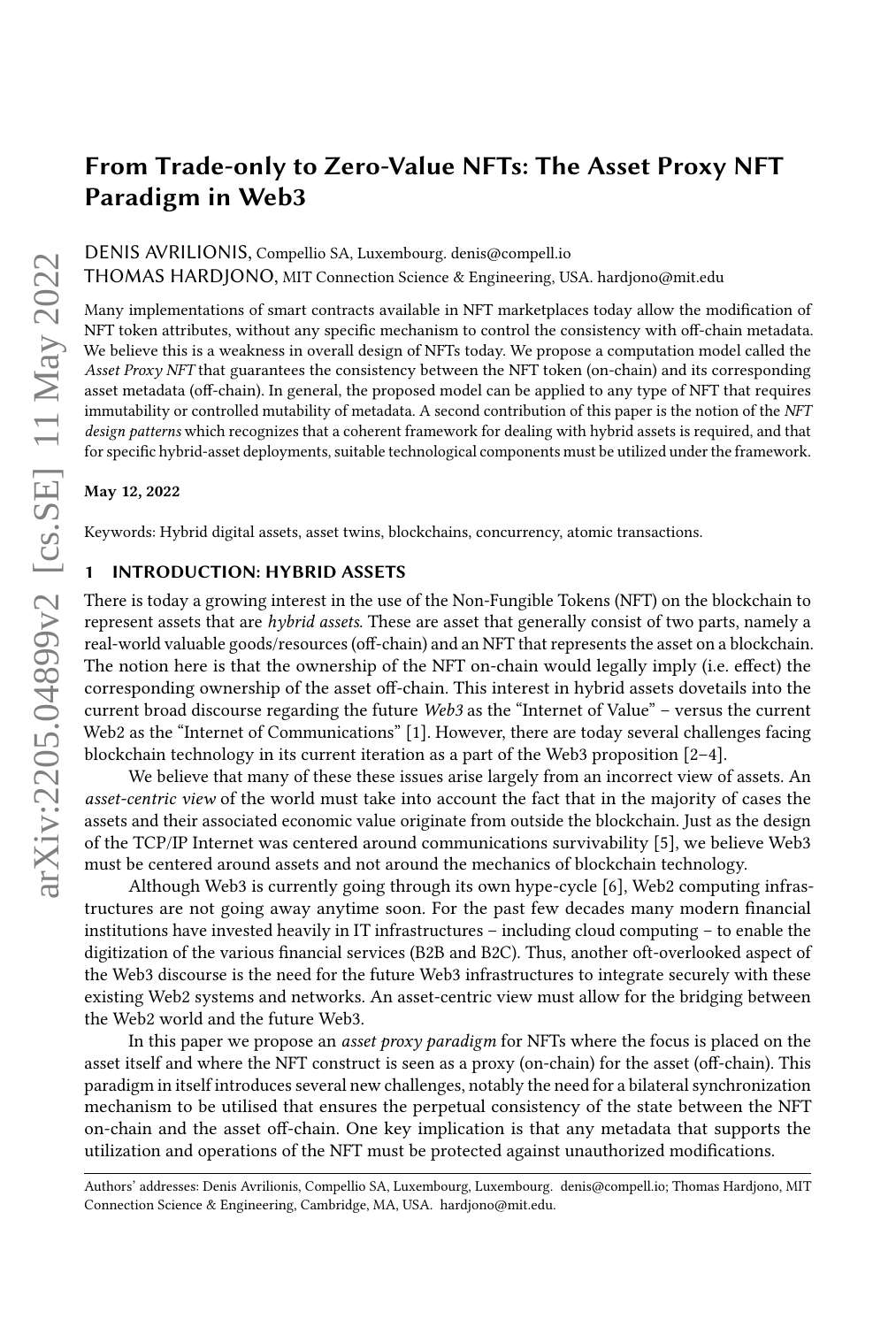A second contribution of this paper is the notion of the NFT design patterns which recognizes that (i) a coherent framework for dealing with hybrid assets is required, and that (ii) for specific hybrid-asset deployments, suitable technological components must be utilized under the framework.

# 2 NFT - STATE OF THE PRACTICE

The current state of the practice puts the emphasis on smart contract programming related to the on-chain management of the lifecycle of NFT tokens (e.g. as in the case of ERC721 [\[7\]](#page-13-5) via dedicated methods defined in the specification, for minting, transferring, or burning tokens). Although such aspects are very important, the topics related to the synchronized and consistent management of the off-chain asset linked to the NFT token are of equal importance, especially in the context of physical assets (manufactured products, luxury items, etc.).

Below we present an example of an existing NFT implementation to illustrate some key aspects of the technology, before introducing our asset proxy NFT paradigm in the following sections.

# 2.1 A detailed example

To illustrate our approach, we will use the example the Christie's [Beeple NFT](https://www.christies.com/lot/lot-6345173)<sup>[1](#page-1-0)</sup> that was sold in November 2021 for USD\$28.9 Million. We borrow this example from [\[8\]](#page-13-6).

By navigating the Ethereum mainnet we can see the token's [smart contract address](https://etherscan.io/address/0xa4c38796C35Dca618FE22a4e77F4210D0b0350d6)<sup>[2](#page-1-1)</sup>. The Beeple token is the token number One in the smart contract. The token has a unique **attribute** (we use the term "attribute" for all on-chain information related to an NFT token). The NFT attribute (the tokenURI according to ERC721) is the URL link:

<https://metadata.human-one.xyz/1>

That link points to the following JSON metadata file stored in IPFS (we use the term "metadata" for all off-chain information related to a NFT token):

{

```
"image":"https://nft.human-one.xyz/Ukraine_22b55e18faae73ad86ce32cd.png",
```

```
"animation_url":"https://nft.human-one.xyz/Ukraine_22b55e18faae73ad86ce32cd.mp4",
"external_url":"https://human-one.xyz",
```
"description":"millions of voices suddenly cried in terror and were suddenly silenced.", "name":"HUMAN ONE",

```
"background_color":"000000",
 "days_journeyed":150,
 "location":"broken future",
 "attributes":[{"trait_type":"Location","value":"broken future"}]
}
```
Except for some very specific cases where both the NFT token and the related asset are both stored on-chain (e.g. see [\[9\]](#page-13-7)), NFTs typically have an off-chain part that is (or points to) the asset related to the specific NFT token. As we can see in the example above, the actual asset related to the (on-chain) NFT number One is the (off-chain) mp4 animation file available at the location:

[https://nft.human-one.xyz/Ukraine\\_22b55e18faae73ad86ce32cd.mp4](https://nft.human-one.xyz/Ukraine_22b55e18faae73ad86ce32cd.mp4)

Many implementations of smart contracts available in NFT marketplaces today (including, for example, OpenSea) allow the modification of NFT token attributes, without any specific mechanism to control the consistency with off-chain metadata. We believe this is a weakness in overall design

<span id="page-1-0"></span><sup>1</sup><https://www.christies.com/lot/lot-6345173>

<span id="page-1-1"></span><sup>2</sup><https://etherscan.io/address/0xa4c38796C35Dca618FE22a4e77F4210D0b0350d6>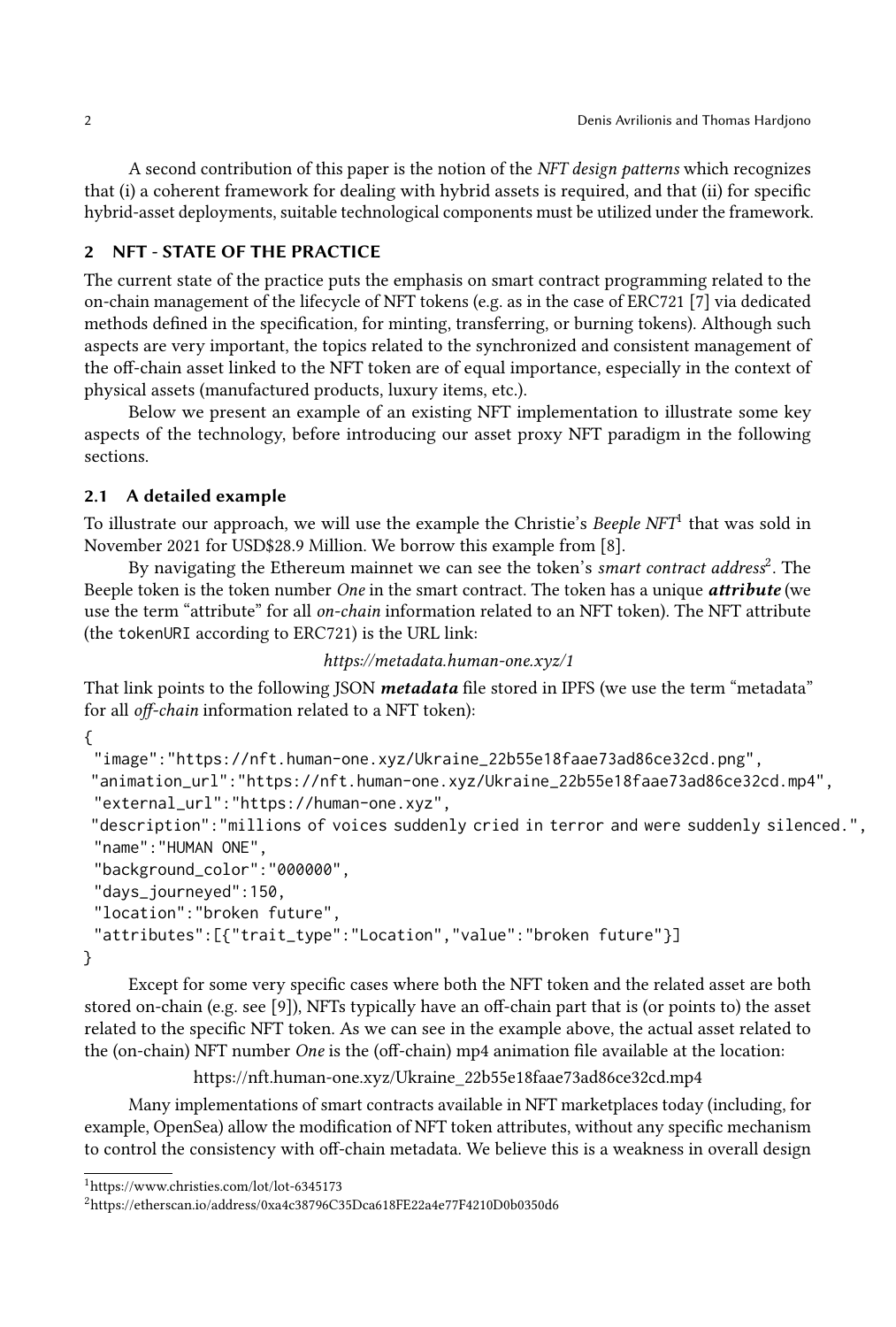| n HUMANS   Address 0xa4c387€ X +                                                        |                                                                                      |
|-----------------------------------------------------------------------------------------|--------------------------------------------------------------------------------------|
| etherscan.io/address/0xa4c38796C35Dca618FE22a4e77F4210D0b0350d6#readContract<br>C<br>Α. |                                                                                      |
|                                                                                         | <b>Read Contract</b><br>Write Contract<br>Code                                       |
|                                                                                         | Query                                                                                |
|                                                                                         | $L$ address                                                                          |
|                                                                                         | 18. tokenURI                                                                         |
|                                                                                         | tokenId (uint256)                                                                    |
|                                                                                         | 1                                                                                    |
|                                                                                         | Query                                                                                |
|                                                                                         | $-$ string                                                                           |
|                                                                                         | [ tokenURI(uint256) method Response ]<br>>> string: https://metadata.human-one.xyz/1 |

Fig. 1. Example of the Beeple NFT with attribute information (ERC-721)

of NFTs today. More specifically, if the NFT token metadata – especially the URLs or other off-chain identifiers pointing to the asset associated with the token (like the URL in the metadata pointing to the MP4 file in the above example) – is unintentionally changed or maliciously replaced, then the NFT token would point to a wrong or non-existing asset. Obviously, such inconsistencies in the on-chain/off-chain states are not acceptable, especially in the context of more complex machine-to-machine interactions, beyond simple token transfers in marketplaces (for example in the case of asset state changes in manufacturing / production / supply chain processes).

A major requirement is the perpetual consistency between the on-chain token and the offchain asset related to the NFT token. In other words, independent of whether this off-chain part is stored on a dedicated server, a privately-hosted IPFS installation, another off-chain storage mechanism, or even a traditional web2 application, there is the strong requirement to maintain the full consistency between the on-chain token and the off-chain asset.

In order to overcome the potential for such inconsistencies, we propose a computation model called "Asset Proxy NFT" that guarantees consistency between the NFT token (on-chain) and its corresponding metadata (off-chain). In general, the proposed model can be applied to any type of NFT that requires immutability (or controlled mutability) of metadata.

#### <span id="page-2-0"></span>2.2 Vocabulary

In order to provide clarity in the use of technical terminology, in the remainder of this work, we use some specific terms that are defined as follows:

- A NFT token is *identified* by:
	- the chain in which the smart contract is deployed;
	- the address of the smart contract that manages the NFT;
	- the unique ID of the NFT inside the smart contract.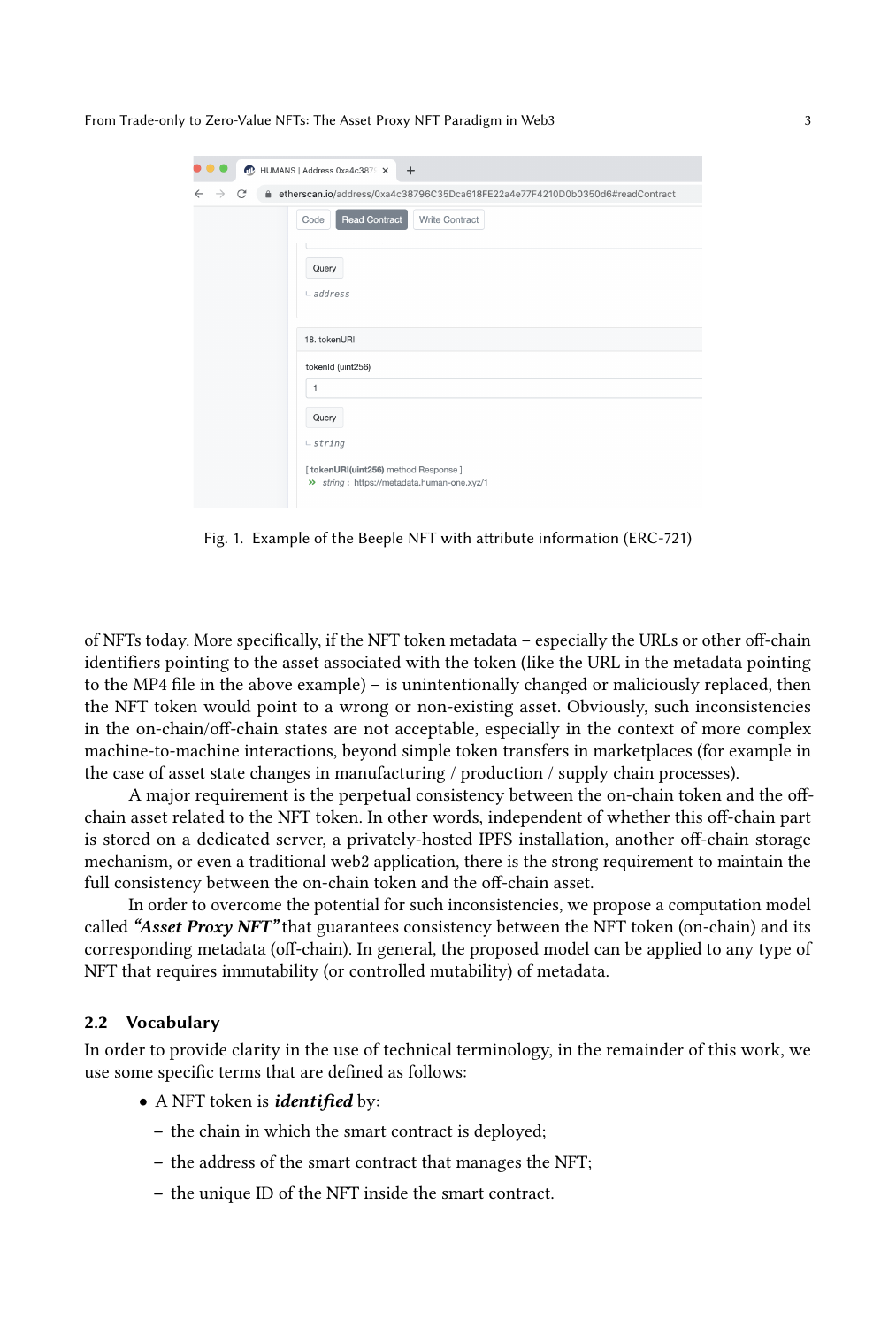- The NFT token has *Attributes* (we borrow this term from the widely deployed RFC2459 [\[10\]](#page-13-8)) stored on-chain. These attributes are usually links to off-chain information related to the token (e.g. tokenURI in the example above)
- The NFT token has **Metadata** stored off-chain (JSON data in the example above). These metadata are usually under the responsibility of the Asset Provider who is the party (physical person or legal entity) that is responsible / accountable / liable with respect to the asset related to NFT token. Metadata can be stored in any off-chain medium, either centralized or decentralized. Metadata contain, among other, information related to the asset related to the NFT token.
- The Asset that is related to the NFT token (the MP4 file in the example above) is most often stored off-chain. The management of the asset itself is also under the responsibility of the asset provider. There might be cases of *Hybrid Assets* i.e. assets that also exist in physical form (manufactured products, luxury items, etc.). In such case additional redirections between the online representation of the asset and the physical product might also exist (e.g. online serial number associated to the corresponding physical product item).
- The asset provider might be the *Creator* of the asset or might act as *Asset Custodian*, holding and managing the asset on behalf of the creator (Christie's in the example above might be seen as an asset custodian acting on behalf of Beeple, the creator of the MP4 video).
- Through the transfer of the NFT, the creator can sell the asset to another party who becomes the **Owner** of the asset.
- The link between on-chain and off-chain information is usually unilateral from on-chain to off-chain as in the example above and is implemented via hyper-links stored as attributes on-chain. We refer to this link as *Resolution Mechanism* allowing to retrieve off-chain asset information from on-chain NFT information.
- A more sophisticated Bilateral Synchronization Mechanism might be necessary in more complex cases where changes in the off-chain state of the asset might affect the metadata and the attributes of the NFT. A typical example is when off-chain assets evolve over time, for example due to changes in terms of production process, supply chain, tax/custom clearance, etc. Such synchronization mechanism must cater for both off-chain to on-chain and on-chain to off-chain modifications, always maintain consistency between the two worlds.

Finally, it is very important to note the following: Throughout this paper when we refer to an asset we actually mean the specific instance of a unique object that could be identified in an unambiguous way from another object instance of the same class / kind / type.

### 2.3 Limitations of the current NFT Model for Hybrid Assets

One crucial issue pertains to the information that permit the connection between an NFT and the off-chain asset instance to be established. An important issue is the availability (persistence) and the integrity protection of the metadata against unauthorized modification. Such unauthorized changes to the metadata may result in the situation where there is a mismatch in the resolution mechanism (e.g. NFT attribute pointing to the wrong metadata, or metadata containing erroneous information about the asset). This problem is particularly acute for the case of hybrid assets.

We summarize these challenges as follows: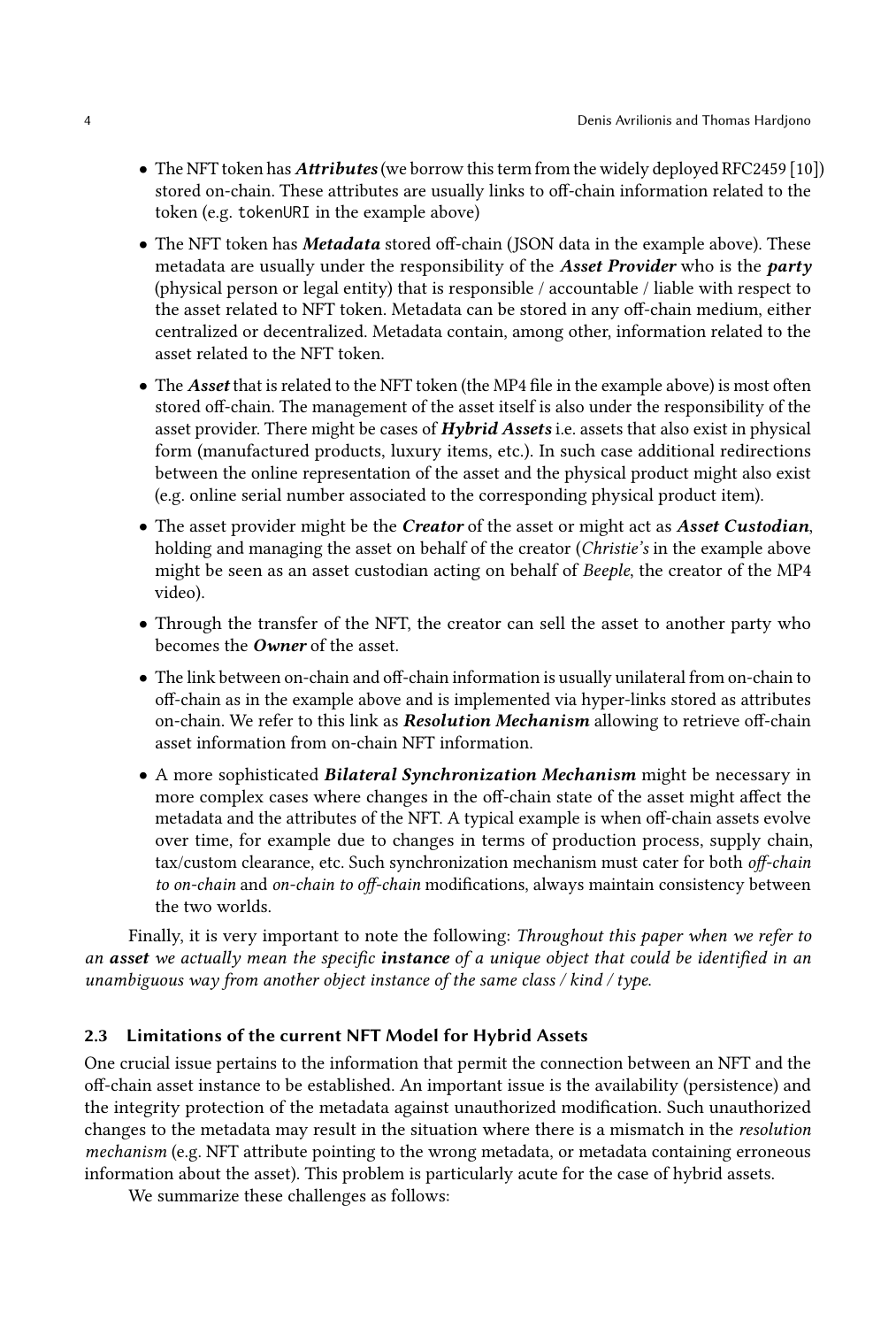• Prevention of simultaneous on-chain double-spending: Currently it is difficult (impossible) for a potential buyer of a hybrid asset to obtain assurance that there is a one-to-one correspondence between the asset's representation off-chain and on-chain.

In other words, there is currently no way for the potential buyer to obtain assurance that the same off-chain asset is not made into several NFTs at different blockchain networks (or even the same blockchain).

- Detection of unauthorized modification of metadata: There is today a lack of mechanism to prevent the unauthorized modification of the metadata that refers to the off-chain asset instance. This points to the need for a mechanism to achieve a controlled mutability of asset-related metadata.
- Standard mechanism for hybrid assets: There is currently a lack of a standardized mechanisms for hybrid assets that permit a synchronized correlation between state changes on-chain with state changes off-chain (and vice-versa).

Thus, for example, chain-specific operations (e.g. burn token) that are meaningful to tokens on a blockchain may not have an equivalent operations off-chain – and currently there are no mechanisms to report this fact.

• Strong identification of Asset Providers: The concept of "decentralized trust" (or "trustlessness") may be applicable to consensus-making on a blockchain, but the concept may not be applicable to functions/actions off-chain.

Thus, an asset provider as legal entity must be identifiable, auditable, and held accountable in the case of any litigation related to the asset.

### 3 THE ASSET PROXY NFT PARADIGM

The primary goal of the **Asset Proxy NFT paradigm** introduced in this paper is to provide the means to achieve technical state consistency between off-chain assets and the NFTs as an on-chain representations of these assets.

We believe that this strong correlation or binding between the off-chain world and on-chain world is core for the viability of blockchain technology and NFTs as the future decentralized means for economic activity among people. This is notably a crucial requirement for hybrid assets.

This implies that the mechanical means used to attain this perpetual bilateral synchronization must be separated from the economic valuation mechanisms used to determine the supply/demand pricing<sup>[3](#page-4-0)</sup>. We strongly believe that maintaining consistency between off-chain assets and on-chain tokens will be a core requirement for the new generation Web3 infrastructures.

### 3.1 Architecture

Figure [2](#page-5-0) below presents a high-level component view of the Asset Proxy NFT Paradigm. The Smart Contract managing the NFT token(s) implements a Resolution mechanism that maps the NFT Attributes to the Asset Metadata. Such a mechanism could be as simple as a URL pointing to the off-chain Metadata Repository that holds the Asset Metadata. The Asset Metadata contain references to the Asset that is managed via an Asset Custody service. A Bilateral Synchronization component controlled by the Creator of the Asset ensures full consistency among the state of the Asset, its Metadata and the Attributes of the NFT token.

<span id="page-4-0"></span> $3$ The topic of the high cost of transactions due to speculative buying of tokens have been discussed in [\[11\]](#page-13-9)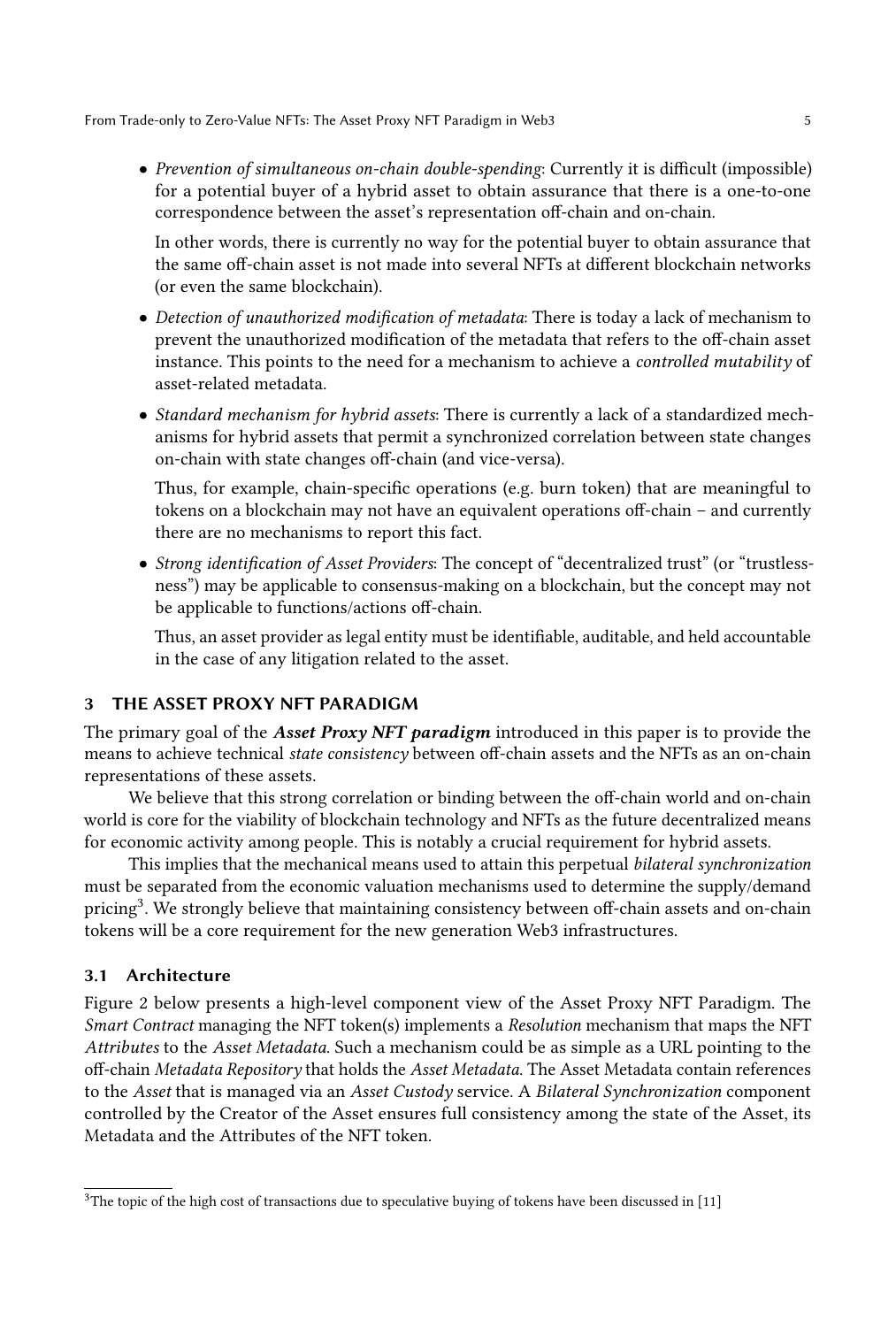<span id="page-5-0"></span>

Fig. 2. Architecture of the Asset Proxy NFT Paradigm

# 3.2 The Beeple NFT revisited

If we view the Beeple NFT from the perspective of the Asset Proxy NFT Paradigm, we see the following aspects:

- The Asset Custody service is the end point that serves the MP4 file: [https://nft.human-one.xyz/Ukraine\\_22b55e18faae73ad86ce32cd.mp4](https://nft.human-one.xyz/Ukraine_22b55e18faae73ad86ce32cd.mp4)
- The Metadata Repository is the end point that serves the JSON metadata: [https://metadata.human-one.xyz/1.](https://metadata.human-one.xyz/1)
- The Resolution mechanism is implemented in an implicit way via the tokenURI field associated with the token (as defined in ERC721).
- There are no Bilateral Synchronization mechanisms utilized since there are no modifications possible of the asset off-chain, and thus the on-chain information is not affected by any off-chain event.

# 3.3 Orchestration

Below we describe three main sequences of interaction among the various components of the paradigm related to initialization, new asset deployment and update of the state of the asset (off-chain).

- 3.3.1 Services Initialization.
	- (1) The Asset Custody service is first initialized by either the Creator itself or by a third-party custodian.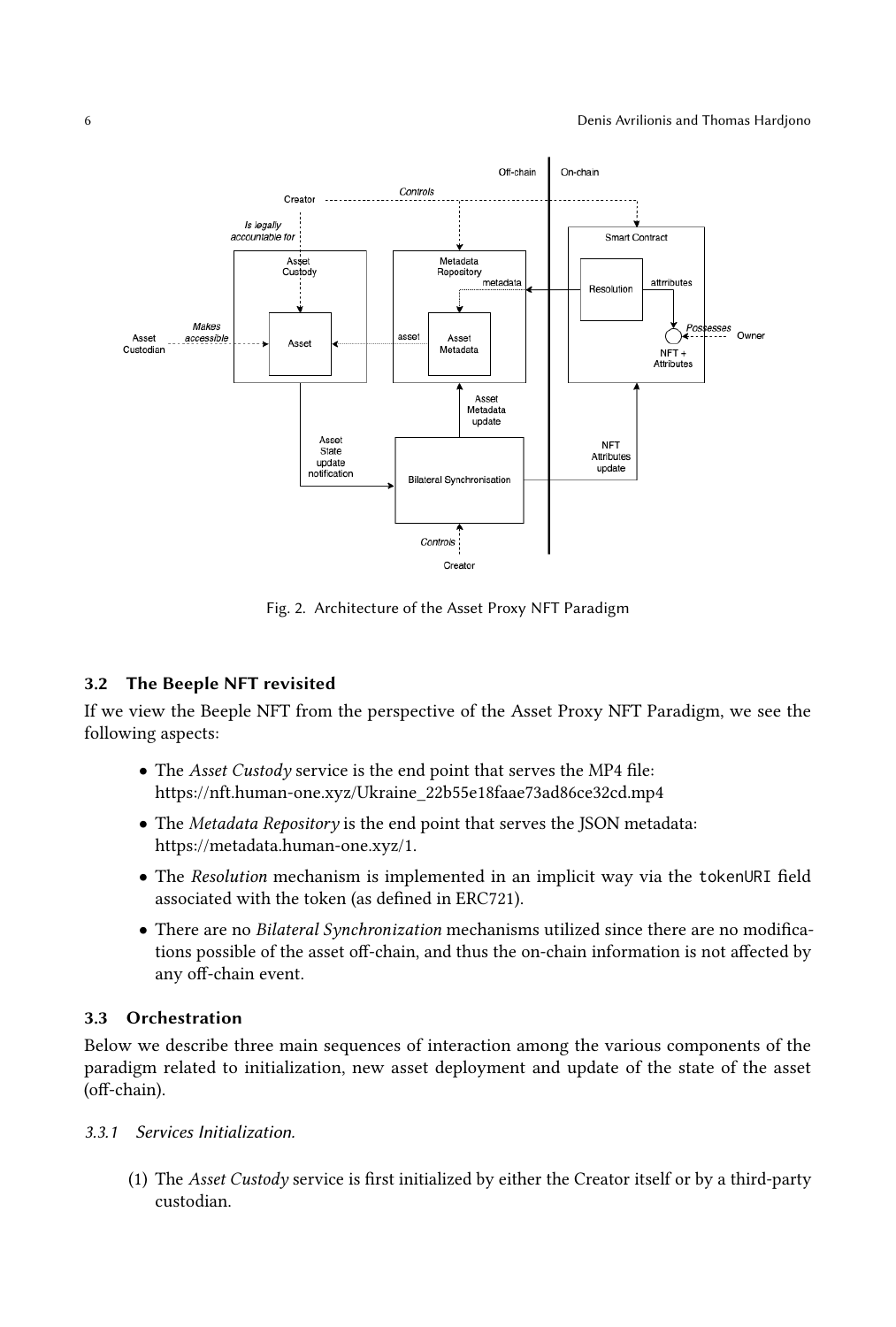- (2) The Metadata Repository service is then initialized, with all configuration elements that are needed to communicate with the Asset Custody service (in case information about the asset is required).
- (3) The Smart Contract is then deployed. As part of the initialization procedure the smart contract must configure the metadata Resolution mechanism (e.g. define the Metadata Repository service endpoint) in an immutable way. (nb. the reconfiguration of the way metadata are related to token attributes should be avoided; if a reconfiguration is required or unavoidable then it must be performed in a secure and auditable manner by an authorized entity).
- 3.3.2 New Asset deployment.
	- (1) The Creator places the asset under custody via the Asset Custody service. This might imply not only data updates in some storage mechanism but also legal due diligence from the custodian side, verification of intellectual property, additional notarization of ownership certificates, etc.
	- (2) The Metadata Repository is updated with the asset metadata.
	- (3) The Smart Contract is updated, for example to mint the NFT token associated with the asset, set the attributes of the token to point to the correct metadata, etc.
	- (4) The Bilateral Synchronization component is updated to correlate the asset identifier, the identifier of the asset metadata, as well as the identifier of the token.
- 3.3.3 Off-chain update of asset state.
	- (1) The Asset Custody service notifies the Bilateral Synchronization component about the new state of the asset
	- (2) If required, the Bilateral Synchronization component updates the metadata to reflect the new state of the asset.
	- (3) If required, the Bilateral Synchronization component updates the attributes of the NFT.

# 3.4 About identification of off-chain assets and on-chain tokens

In this section we tackle a specific topic related to object identification that is of paramount importance for hybrid assets, since correlation of off-chain and on-chain identifiers in guaranteeing the overall consistency of the information.

### 3.4.1 Persistent Digital Identifiers for Physical Assets.

With the rise of the "Internet of Value" where physical assets can be represented digitally (e.g. as tokens on a blockchain) and traded in the digital space (e.g. crypto-exchanges, metaverse, etc.) there also arises the question of how to ensure that identifiers that are associated with the physically assets can be represented uniquely in the digital space. This is relevant not only from a logistics point of view (i.e. supply-chain tracking), but also, from a business survivability perspective (i.e. detecting counterfeits). Identifiers associated with physical assets (e.g. product serial numbers) can often exist for many decades, even after the asset's creator ceases to exist (i.e. product manufacturer closes business).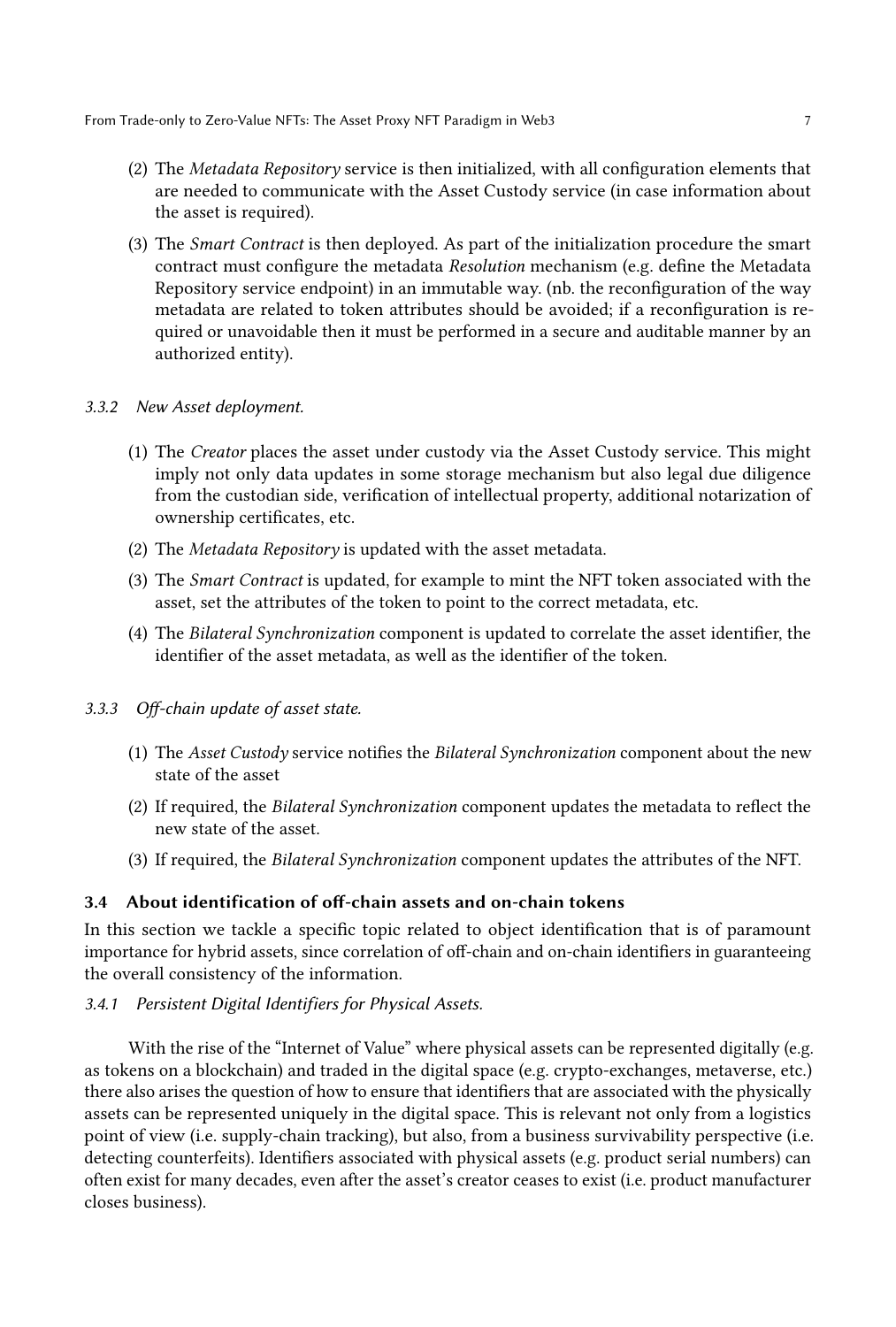In the Beeple example above there is a physical element associated with the NFT. However, as it is mentioned the special notice accompanying the NFT sales<sup>[4](#page-7-0)</sup> "T*he Artwork is neither stored nor* embedded in the NFT, but is accessible through the NFT. The Physical Element displays a copy of the Artwork. [...] The NFT and Physical Element may be separated and owned by different persons. If you are the holder of the NFT or Physical Element, you may transfer the NFT or Physical Element to a third party, but, after you do so, your license to the Artwork will immediately terminate." Clearly, Beeple's decision was to completely dissociate the two elements. In the absence of clear identification of the physical asset the issue of maintaining perpetual and synchronized links between the NFT and the physical asset would have been impossible.

In the digital space, the need for persisting a digital identifier goes beyond ensuring global uniqueness of the byte-string identifier, but also ensuring that meaningful contextual metadata associated with the digital identifier are also available online. In the approach presented in this paper we assume that a Metadata Repository (e.g. a service endpoint available on a particular location on the Internet) can map a digital identifier to a particular set of contextual information regarding the asset. Our approach thus shapes the notion of the identifier architecture and brings several important aspects with regards to identifiers that must persist in the digital space and in the real-world:

- Control over identifier issuance: There needs to be an unambiguous entity that controls the mechanism (i.e. protocol) to issue identifiers. For example, the ISBN numbering scheme [\[12\]](#page-13-10) provides a means to associate a unique identifier to a published book
- Control over metadata: In many cases the true value of an identifier lies in the metadata associated with the identifier[\[13\]](#page-13-11). Thus, there must be mechanisms (technical or legal) that ensures that the entity who issues an identifier has control also over the issuance of the metadata. In the case of the ISBN numbering scheme the identifier is based on unique metadata about the book (e.g., author, book title, etc.)
- Control over resolution mechanisms: In the digital space, there must be systems that guarantee the resolution of an identifier to the associated metadata. This brings the question of the persistence of the metadata itself. In the case of the ISBN numbering scheme metadata are registered to a known authority (e.g., Library of Congress in the United States).
- Survivable persistence of identifier and metadata: There must be a persistence scheme for metadata that ensures that the metadata survives the issuer. That is, in some cases, an identifier and metadata in the digital space must be available for a very long term (e.g. decades), even beyond the lifetime of the issuing/controlling entity.

#### 3.4.2 On-chain Identifiers.

Regarding on-chain identifiers, as already defined in the vocabulary section [2.2](#page-2-0) above, the identification of NFTs is unique by construction. Typically, the combination of (i) the blockchain network identifier, (ii) the address of the smart contract managing the NFT and (iii) the unique ID of the token ensures global uniqueness of the identity of the NFT [\[14\]](#page-13-12).

In the Asset Proxy NFT paradigm, the NFT attributes are directly related to the metadata of the physical asset. By invoking a smart contract to make use of an NFT, the caller – namely the Asset Provider – is (legally) claiming that it is utilizing the identifier of the associated physical

<span id="page-7-0"></span><sup>4</sup><https://www.christies.com/lot/lot-6345173>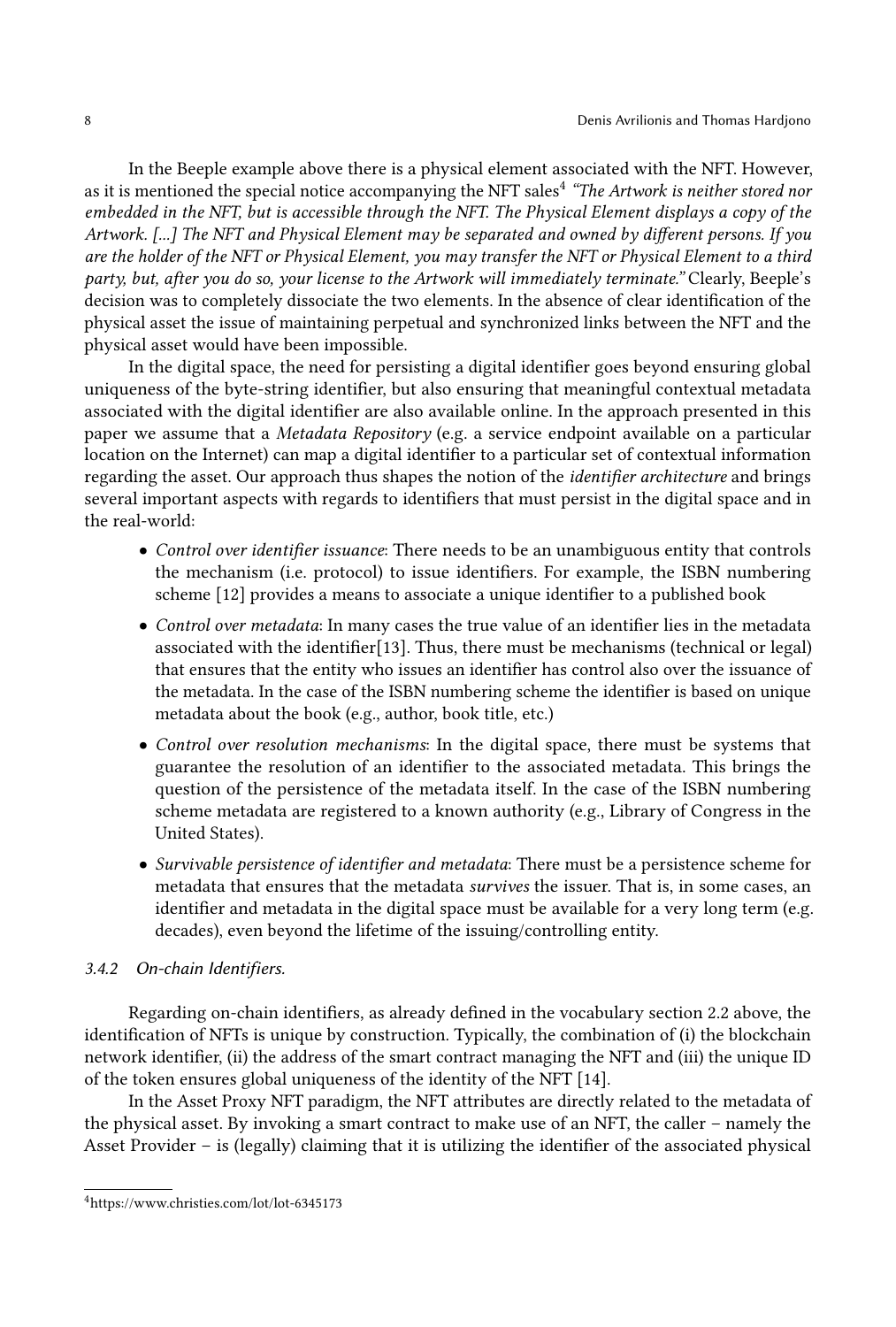asset in the real-world (e.g. serial number of product). This could be seen as an existential claim of the identifier off-chain.

#### 3.4.3 Binding between Metadata and Attributes.

In order to achieve off-chain / on-chain consistency in hybrid assets, specific mechanisms may be implemented:

- To enforce binding between the off-chain asset and the on-chain token, it is important that metadata records should contain both (i) an explicit reference to the on-chain identifier of the NFT and (ii) the off-chain identifier of the asset.
- Access to the Metadata Repository might be subject to authentication and authorization of the caller (i.e. entity seeking access to the metadata record).
- The Bilateral Synchronization mechanism must contain explicit (eventually immutable) reference to the smart contract that manages the NFTs associated to the off-chain asset.

# 4 ASSET PROXY NFT DESIGN PATTERNS: FROM TRADEABLE TO ZERO-VALUE NFTS

The inclusion of asset-specific characteristics as NFT attributes within a smart contract and the permitted operations (as defined in the code of the smart contract) leads to the possibility of design patterns to be created for certain types/classes of hybrid assets.

This permits an *asset-centric* view of the hybrid world to be developed, where the possible changes of state in the real-world asset takes equal (or more) importance than what technical functions can be achieved using a blockchain. An asset-centric view also takes into account the legal and societal aspects of human economic activities, and the consequent "assets" they produce.

Thus, the pattern of behavior that is permitted to occur on an asset is determined as part of the design of the associated NFT. The design of the NFT behavior takes into consideration several aspects of the asset lifecycle including non-technical matters like legal aspects or other policy concerns (e.g. taxation). Such permitted behavior then determines the choice of technological implementation of the NFT. This is in contrast to prevailing trend today, where a blockchain-centric view of the world determines the operations permissible on a token. For example, some token operations (e.g. "burn" token) has no real-world equivalent and may thus be unsuitable for hybrid assets. Today's blockchain-centric view amplified by the Oracle problem inherent to the design of blockchain technology [\[15\]](#page-13-13) is a major limitation in the design of NFTs for hybrid assets. We believe that NFT-related technology is only at its beginnings. The current trend that focuses on NFTs primarily as a means for trade is limiting both in terms of technical scope as well as in terms of business added-value.

The Asset Proxy NFT paradigm is a step in the direction of a holistic architecture considering both off-chain and on-chain worlds. Given the broader technological scope of the paradigm there are several patterns of use of NFT technology that would be required to cover the needs of the hybrid asset space. We believe that a natural evolution of the current NFT technology landscape would be the creation of specific, well defined NFT design patterns. Such patterns would specialize the Asset Proxy NFT paradigm in particular cases focusing on targeted but generic business or technical issues. Below we enumerate a list of NFT design patterns we have already identified. We expect this list to grow as the NFT usage becomes more widespread and NFT technology becomes more mainstream across industries.

The NFT design patterns presented below are described according to the four essential elements that define a design pattern [\[16\]](#page-13-14), namely: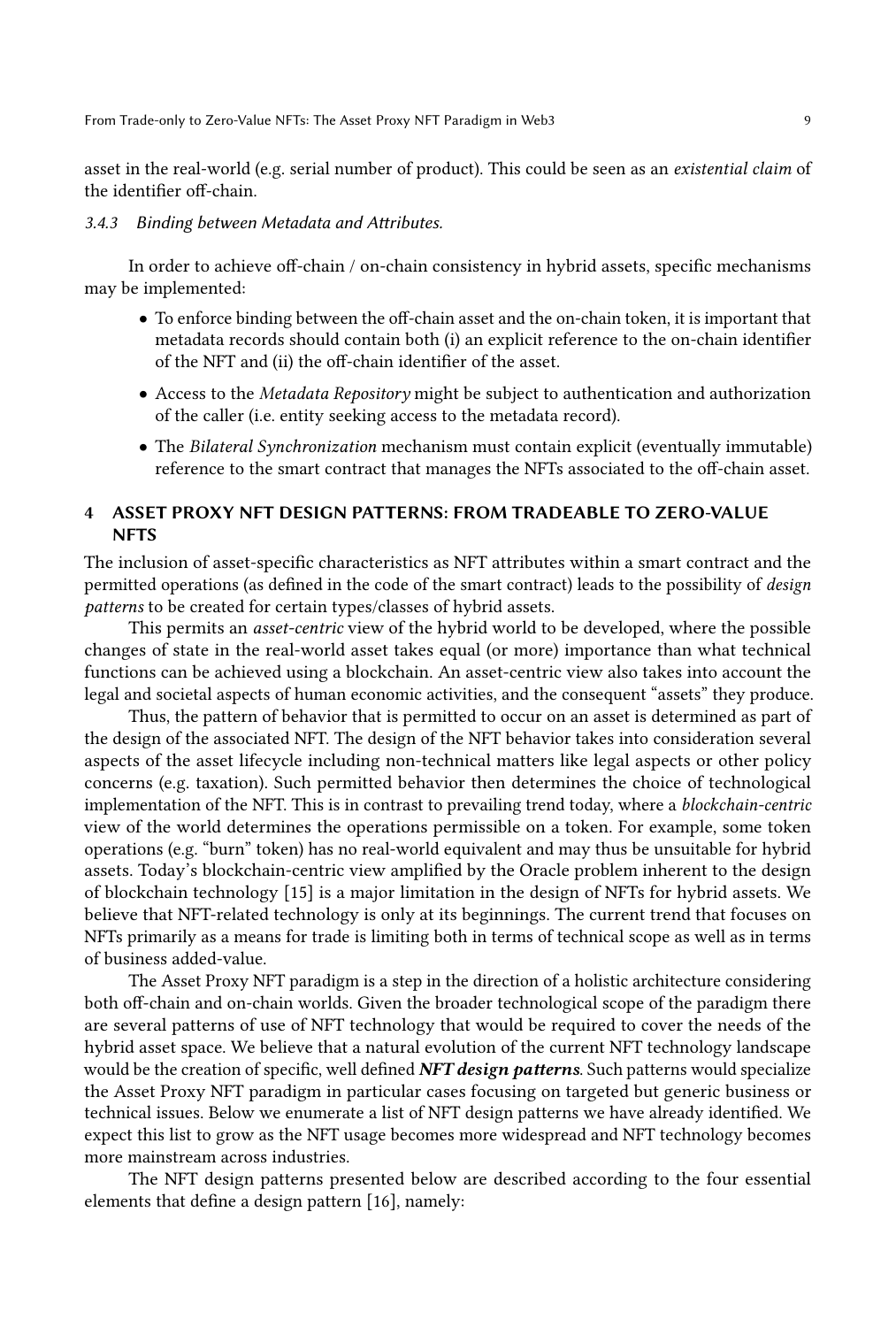- the pattern name, which is a handle to describe the design problem, its solutions, and its consequences in a brief description.
- the problem, which explains the context and describes when to apply the pattern.
- the solution, which describes how the various elements of the Asset Proxy NFT paradigm are specialized in terms of their relationships, responsibilities, and collaborations.
- the consequences, which are the results and trade-offs of applying the pattern.

### 4.1 Trade-only NFT pattern

- Trade-only NFT: Several marketplaces for trading unique assets (especially in digital form) are available today. When it comes to hybrid assets, the NFTs could be used to facilitate trade and thus increase the liquidity of the market. A Trade-only NFT implements the usual "plain vanilla" NFT that is common today in most marketplaces.
- Problem: While buying an asset online is straightforward today, it is more difficult to implement the proper trading of assets as the ownership (as well as the authenticity) of the asset is difficult to establish in peer-to-peer mode. Moreover, the ownership must be clearly established before the asset gets delivered to the owner.
- Solution: When an NFT associated with an off-chain asset is to be created, its metadata must bind (cryptographically) the unique identification of the off-chain asset (e.g. serial number) with the on-chain NFT identifier. The ownership of the asset could then be instantly proven by the sole possession of the NFT token.

When an owner decides to access the off-chain asset, the token is burned on-chain and the off-chain asset is delivered (i.e. physically) to the owner. Burning of the token should be implemented as an irreversible action and implies the end of the trade. The custodian of the asset would then ship the off-chain asset to the owner who burned the token.

• Consequences: The Trade-only pattern has a number of inherent limitations that is a consequences of the inherent nature of the pattern. More specifically, the NFT has no notion or knowledge about about the current state of the asset (off-chain). As a consequence, it is simply impossible for the owner to get updates regarding the state of the asset only by observing the state of the NFT token on the blockchain.

If, for example, the token is related to an asset to be produced in the future (e.g. a luxury item that will be produced after the token sales), then there is no way for the owner to be informed about the asset state through the attributes of the NFT token.

In a sense, the NFT token limited to only cover "secondary market like" ownership transfer operations. In the case of off-chain assets, to avoid the double-spending problem, the legitimate owner of the asset can obtain possession of the asset, which implies the burning of the NFT. The non-trading actions, such as the shipment of the asset to the owner (i.e. the last owner who burned the token) is a pure off-chain operation (which cannot be handled via smart contract programming).

### 4.2 Cross-Chain Transferable NFT pattern

• Cross-Chain Transferable NFT: Some off-chain assets (e.g. assets with long lifecycles, such as high-value product components or other mechanical/system engineering artefacts) may undergo changes of ownership in their long lifetime. This means that the asset's association with its NFT on a given blockchain may need to change. For example, when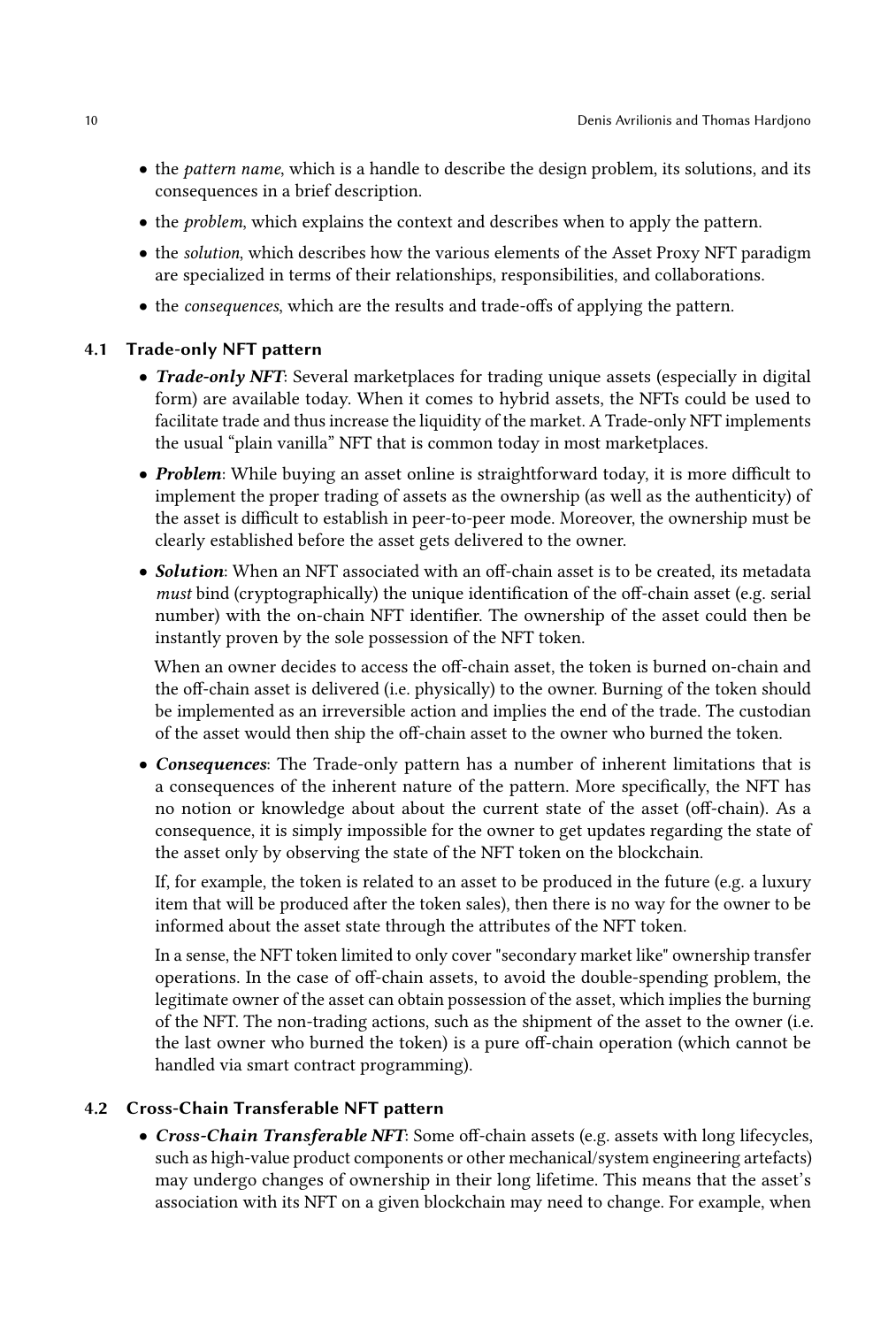the asset changes ownership its NFT token may need to be moved to another blockchain (e.g. the blockchain that is preferred/selected by its new owner).

Thus, a core requirement in this pattern is the continuity and the consistency in the management of the state of the asset across different blockchains. This requirement is at the very heart of the asset-centric view that we stated above.

• Problem: Today there are several industry-specific (vertically integrated) blockchains created by market leaders. Some examples include Aura (Prada consortium) [\[17\]](#page-14-0) in the luxury industry, Quorum (ConsenSys) in the financial industry [\[18\]](#page-14-1), Tradelens (Maersk/IBM) [\[19\]](#page-14-2) in supply chain management, and others. Moreover, the rise of CBDCs and the increased interest among financial institutions in native-digital assets may drive interest in transferable NFTs, which could be freely traded across blockchains operated/controlled by groups of financial institutions.

Thus, a key problem is the need for assets in one blockchain to be transferable to a different blockchain. This may require the NFT in the origin blockchain to be burned and an equivalent new NFT to be generated on the destination blockchain [\[20\]](#page-14-3).

- Solution: Similar to the case of the *Trade-only NFT*, a bilateral association between the off-chain asset and the NFT must be established in order that the ownership of the asset can be instantly proven by the possession of the NFT token. Whenever an asset transfer has to be performed the Bilateral Synchronization mechanism would burn the NFT on the origin blockchain and would create an equivalent new NFT on the destination blockchain. As part of the burning operation, the NFT on the origin blockchain would update its attributes to contain the reference to the identity of the newly create NFT on the destination blockchain [\[21\]](#page-14-4). The asset metadata should also be updated to maintain the history of the previous NFTs so both the off-chain and the on-chain information remain perpetually synchronized.
- Consequences: The Bilateral Synchronization mechanism responsible for the transfer namely the burning of the NFT in the origin blockchain followed immediately by creation of the equivalent NFT in the destination blockchain – must do so in an atomic manner.

In other words, either the new target NFT is created in the destination blockchain (and the source NFT in the origin blockchain in burned), or no change occurs to the association between the source NFT and the asset. There cannot be an "in between" (intermediate) state where two NFTs exists simultaneously in both the origin blockchain and the destination blockchain. The smart contract supporting cross-chain transferable tokens must prevent any operation on the NFT (e.g. change of ownership) during transfer. In case of failure in the sequence of operations the whole transfer should be reverted and the source NFT should remain unchanged.

# 4.3 Hidden metadata NFT pattern

- Hidden metadata NFT: There are use-cases or circumstances where the information about the asset must be protected, or even hidden. In these cases, both the on-chain information about the NFT and the off-chain asset metadata must not reveal the asset information. In order to access this information, users must obtain access credentials from the creator of the asset.
- Problem: Some industries are utilizing NFTs for product authenticity (counterfeit detection) and supply-chain traceability. However, in some cases the quantity of the product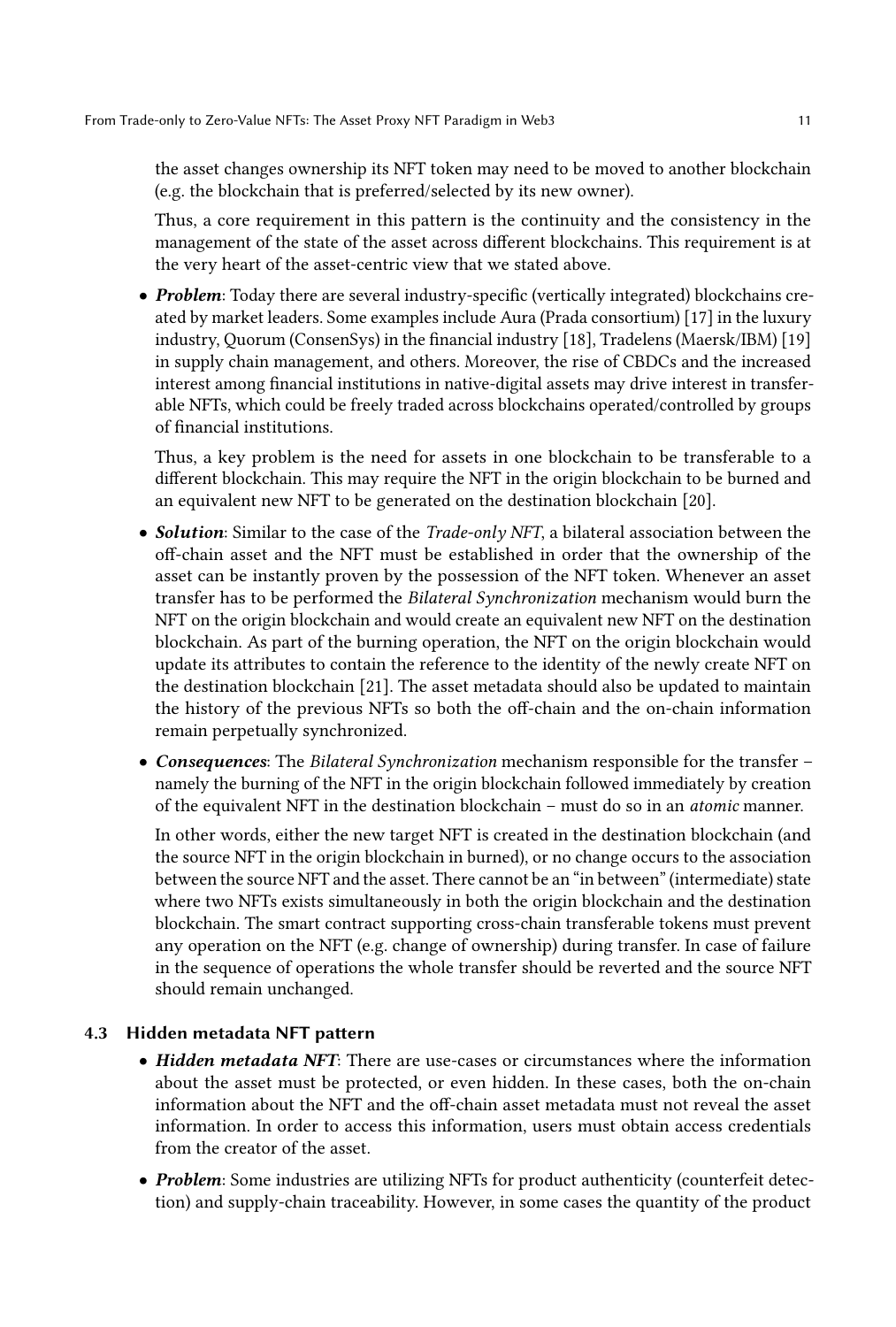(i.e. number of units produced) may be considered as sensitive information, and therefore, must only be disclosed to authorized users or entities.

As another example, in some cases only confirmed bidders should be able to retrieve metadata about the asset (e.g. in the case of a by-invitation only auction). This is because unauthorized disclosure of such information could be exploited by other bidders (e.g. bidders could scan all assets, and then bid only for assets with certain characteristics, for instance only for those with the highest rarity factor in case of assets built based on genetic algorithms). Thus, in these cases the NFT attributes and the asset metadata must be disclosed selectively only to the approved entities.

- **Solution**: The attribute of the NFT should only carry an opaque hash that uniquely identifies the serialized metadata related to the asset associated with the NFT. Correspondingly, the asset metadata should contain a reverse reference to the NFT identifier. When a user with the appropriate credentials wishes to retrieve the content of the metadata, the user would then request resolution of the hashed metadata via an explicit request at the Metadata Repository. In the cases of authorized modifications of the asset metadata, the Bilateral Synchronization mechanism must correspondingly update the NFT attribute with the new hash of the new asset metadata.
- Consequences: It must not be possible to retrieve asset-related information by simply reading NFT on-chain information. The Metadata Repository must ensure that it computes the correct hashes from serialized metadata, and correctly incorporates the hashes into the NFT attribute. Thus, only these hashes are displayed on-chain. Any user or entity seeking to access the metadata must explicit call the Metadata Repository and supplying it with the hash – preferably at a protected API that requires them to be authenticated and their access permissions verified.

Note that the utilization of these hashes in the NFT attributes still renders the smart contract – that manages the Hidden Metadata NFT – to be in compliance with common NFT specifications (such as ERC721). However, in this pattern the platforms or marketplaces seeking access to metadata must be prepared to adapt their call procedures to interact with the *Metadata Repository*, wielding the appropriate access credentials.

# 4.4 Zero-Value NFT pattern

- Zero-Value NFT: Some off-chain (and often offline) assets may follow more complex supply chain, taxation, custom clearance, or safety and security clearance procedures. In such cases the aim of an on-chain representation of the asset with NFTs is the mere proof of existence of the asset. In other words, NFTs may exist for the sole purpose of identification of the asset. Product Passports [\[22\]](#page-14-5) that provide information about products in the material, construction, agri-food, seafood sectors are typical examples of such need.
- Problem: A NFT with no tradeable value is needed to cover authenticity or existence of an off-chain asset.
- Solution: Zero-Value NFTs are engineering construct for the purpose of maintaining consistency in the identification of assets. The smart contract managing the NFT would manage the lifecycle of the NFT by disabling any trading against payment function of the NFT.
- Consequences: Zero-Value NFTs are by definition free from any economic value. Sometimes Zero-Value NFTs would also be immutable, therefore the transfer policy of the smart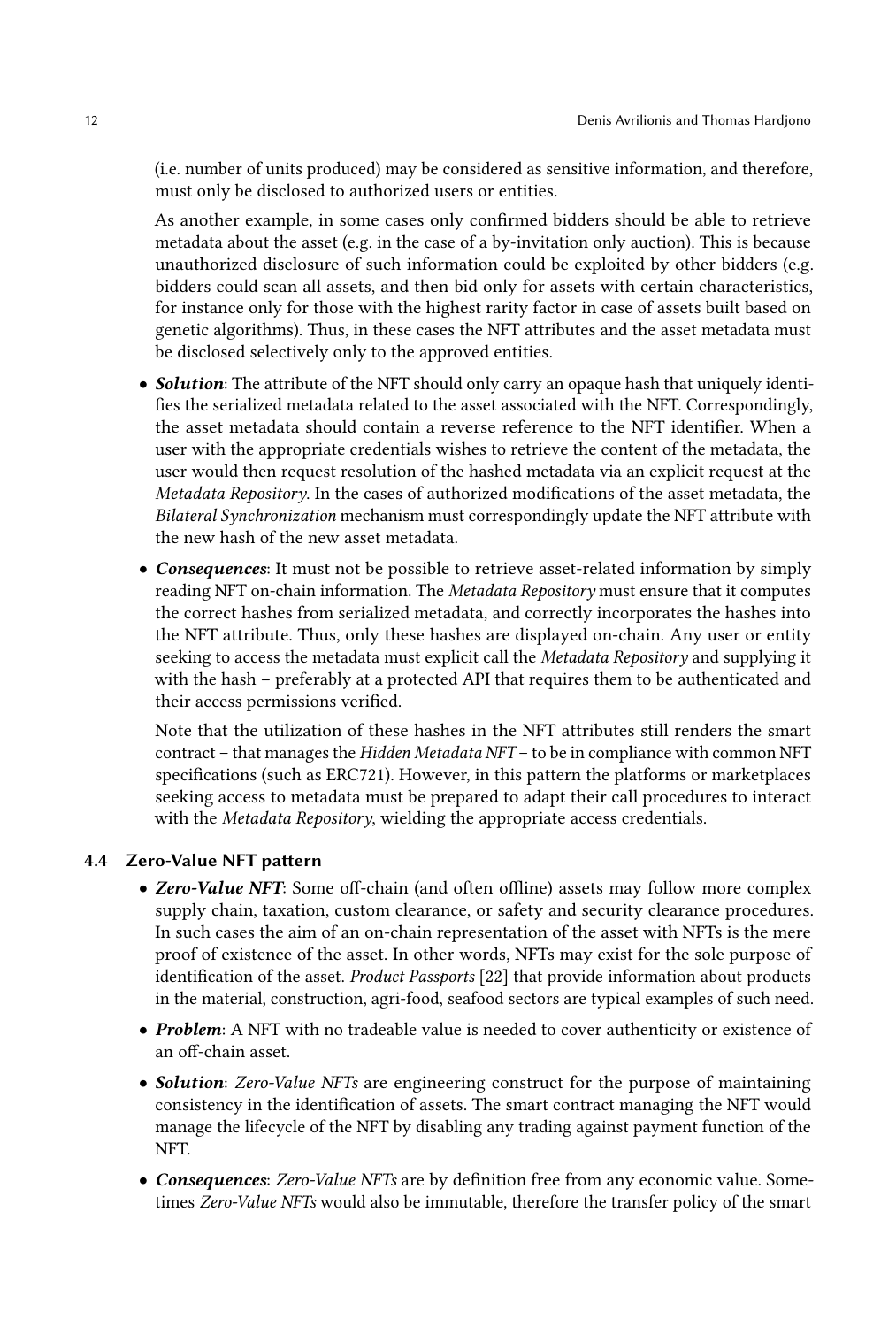contract may disable transfer of ownership. In general, other characteristics of the NFT, like hiding asset metadata or making the NFT cross-chain transferable could be combined with the Zero-value nature of the NFT.

# 4.5 Discussion

Given the rapid expansion in terms of business use cases it is clear that the above pattern list is far from being exhaustive. Other needs, like the ability of NFTs to maintain state on-chain or the ability to simultaneously manage several NFTs to cover multiple parallel facets of the lifecycle of an asset (trading, taxation, regulatory constraints, etc.) in a consistent way are just a few examples. We plan to further elaborate on the topic of Asset Proxy NFT design patterns in forthcoming publications as well as in real-life implementations.

# 5 BENEFITS OF THE ASSET PROXY NFT PARADIGM

There are several benefits of the Asset Proxy NFT Paradigm approach, notably for business scenarios which require strict control over hybrid assets:

- Strict control over off-chain asset state with the on-chain lifecycle of the NFT: The Asset Proxy NFT Paradigm provides the means for the state of off-chain assets to be perpetually synchronized with the lifecycle of their corresponding NFT(s). A key aspect of maintaining this consistency is the on-chain Resolution mechanism and the Bilateral Synchronization mechanism.
- Breaking-down the blockchain silo: In contrast to the current effort by many blockchain proponents to capture users onto their own "walled garden" blockchains (i.e. asset lock-in), a more scalable approach is taken in our Asset Proxy NFT Paradigm where the location information of the asset record (off-chain) is separated from the NFT token (on-chain). This permits the asset-instance to be moved a different location (different Asset Custody or Metadata Repository endpoints), without affecting the NFT token.
- Reduced chance of identifier collisions: Programmatic check of the ledger(s) for prior uses of an alphanumeric identifier string prevents identifier collisions in the given blockchain(s).
- Synchronization of physical objects to on-chain presence: The NFT carrying an alphanumeric identifier string of the off-chain asset (denoted by this identifier) provides assurance that the string is permanently anchored on the blockchain wrapped inside the NFT data structure (attributes). This permits business logic outside the blockchain to use this anchor to synchronize between the state of the off-chain asset with the state of the on-chain token.
- Assist in counterfeit detection: For product manufacturers and brand-owners, the ability to claim a namespace and issue hybrid identifiers in that namespace is critical in protecting the intellectual property associated with the products. The Asset Proxy NFT paradigm allows them to use, for example, their public-key as a namespace boundary when creating NFTs.
- Persistence of dual off-chain and on-chain identifier: Certain objects (e.g. physical products) may have a long life span (e.g. 50 years), and thus, the uniqueness of their identifiers (e.g. serial numbers) must be guaranteed. The Asset Proxy NFT paradigm offers this kind of life span on the digital side.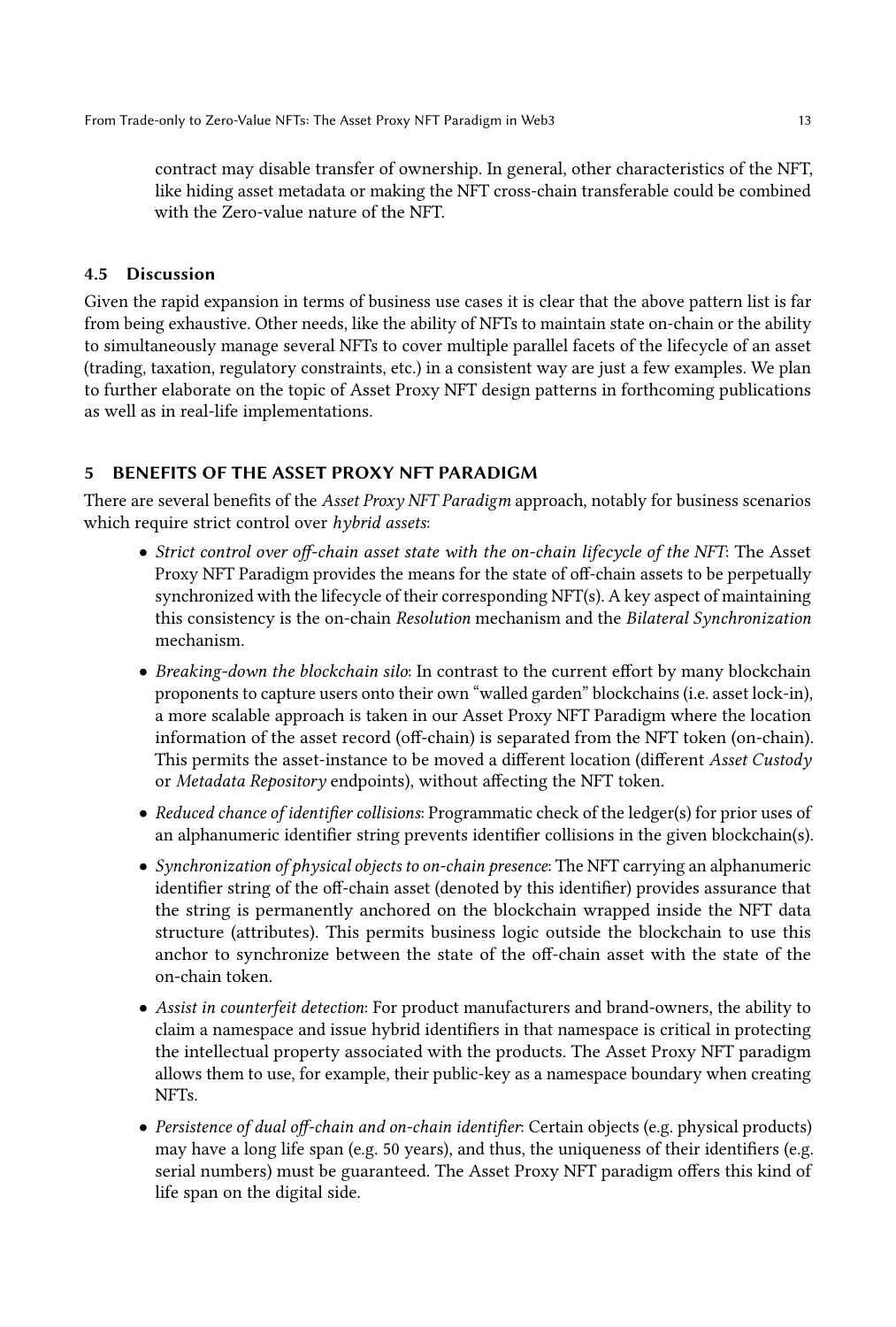### 6 CONCLUSIONS

The primary concern in this paper has been a proper asset-centric view of assets, notably hybrid assets that consists of some real-world valuable goods/resources (off-chain) with the NFTs (on-chain) that represent the assets on a blockchain. We believe that supporting hybrid assets will become a core value-proposition of the Web3 vision as the future Internet of Value. The composition of hybrid assets introduces several new challenges, one being the need to ensure state consistency between off-chain assets and the NFTs as an on-chain representations of these assets.

In order to solve this complex problem, we have introduced the Asset Proxy NFT paradigm as the means to provide a framework within which suitable technological components can be utilized to address specific use-cases relating to hybrid assets.

As a corollary to this new paradigm, we explore the notion of the NFT design patterns as a means to address the specific aspects of certain types/classes of hybrid assets. The patterns allow the proper reasoning about the nature of the assets, the technical components needed to support these assets, and how the implementations can correctly integrate with other functions (off-chain) in the ecosystem (e.g. metadata repositories and asset custody services). The approach permits the combination of patterns to be used to address the broader challenges related to hybrid assets in Web3.

### **REFERENCES**

- <span id="page-13-0"></span>[1] G. Wood, "Why We Need Web 3.0," September 2018. [Online]. Available: [https://gavofyork.medium.com/why-we](https://gavofyork.medium.com/why-we-need-web-3-0-5da4f2bf95ab)[need-web-3-0-5da4f2bf95ab](https://gavofyork.medium.com/why-we-need-web-3-0-5da4f2bf95ab)
- <span id="page-13-1"></span>[2] D. Das, P. Bose, N. Ruaro, C. Kruegel, and G. Vigna, "Understanding Security Issues in the NFT Ecosystem," November 2021. [Online]. Available:<https://arxiv.org/abs/2111.08893>
- [3] T. O'Reilly, "Why it is too early to get excited about Web3," December 2021. [Online]. Available: [https:](https://www.oreilly.com/radar/why-its-too-early-to-get-excited-about-web3/) [//www.oreilly.com/radar/why-its-too-early-to-get-excited-about-web3/](https://www.oreilly.com/radar/why-its-too-early-to-get-excited-about-web3/)
- <span id="page-13-2"></span>[4] M. Marlinspike, "My first impressions of web3," January 2022. [Online]. Available: [https://moxie.org/2022/01/07/web3](https://moxie.org/2022/01/07/web3-first-impressions.html) [first-impressions.html](https://moxie.org/2022/01/07/web3-first-impressions.html)
- <span id="page-13-3"></span>[5] D. Clark, "The Design Philosophy of the DARPA Internet Protocols," ACM Computer Communication Review – Proc SIGCOMM 88, vol. 18, no. 4, pp. 106–114, August 1988.
- <span id="page-13-4"></span>[6] D. Smith, D. Cearley, A. Litan, and R. Kandaswamy, "Web3 and the Metaverse: Incomplete but Complementary Visions of the Future Internet," Gartner, Research Report G00765430, April 2022.
- <span id="page-13-5"></span>[7] W. Entriken, D. Shirley, J. Evans, and N. Sachs, "ERC-721 Non-Fungible Token Standard (EIP 721)," Ethereum.org, Ethereum Improvement Proposals, January 2018, available at https://eips.ethereum.org/EIPS/eip-721.
- <span id="page-13-6"></span>[8] S. Miller, "ART NFTs Take the Mainstream," December 2021. [Online]. Available: [https://www.rimonlaw.com/blog/](https://www.rimonlaw.com/blog/2021/12/29/looking-under-the-hood-diligencing-non-fungible-tokens-nft-metadata-and-smart-contracts/) [2021/12/29/looking-under-the-hood-diligencing-non-fungible-tokens-nft-metadata-and-smart-contracts/](https://www.rimonlaw.com/blog/2021/12/29/looking-under-the-hood-diligencing-non-fungible-tokens-nft-metadata-and-smart-contracts/)
- <span id="page-13-7"></span>[9] Art Haus, "On-chain NFTs and Why They're Better," January 2022. [Online]. Available: [https://art.haus/on-chain-nfts](https://art.haus/on-chain-nfts-and-why-theyre-better/)[and-why-theyre-better/](https://art.haus/on-chain-nfts-and-why-theyre-better/)
- <span id="page-13-8"></span>[10] R. Housley, W. Ford, W. Polk, and D. Solo, "Internet X.509 public key infrastructure certificate and crl profile," January 1999, RFC2459. [Online]. Available:<http://tools.ietf.org/rfc/rfc2459.txt>
- <span id="page-13-9"></span>[11] T. Hardjono, A. Lipton, and A. Pentland, "A Contract Service Provider Model for Virtual Assets," Journal of FinTech, vol. 1, no. 2, 2021, available at https://arxiv.org/pdf/2009.07413. [Online]. Available:<https://doi.org/10.1142/S2705109921500048>
- <span id="page-13-10"></span>[12] Wikipedia, "International Standard Book Number," 2022. [Online]. Available: [https://en.wikipedia.org/wiki/](https://en.wikipedia.org/wiki/International_Standard_Book_Number) [International\\_Standard\\_Book\\_Number](https://en.wikipedia.org/wiki/International_Standard_Book_Number)
- <span id="page-13-11"></span>[13] T. Hardjono, "Federated Authorization over Access to Personal Data for Decentralized Identity Management," IEEE Communications Standards Magazine – The Dawn of the Internet Identity Layer and the Role of Decentralized Identity, vol. 3, no. 4, pp. 32–38, December 2019. [Online]. Available:<https://doi.org/10.1109/MCOMSTD.001.1900019>
- <span id="page-13-12"></span>[14] CAIP-19, "Asset Type and Asset ID Specification," Jan 2022. [Online]. Available: [https://github.com/ChainAgnostic/](https://github.com/ChainAgnostic/CAIPs/blob/master/CAIPs/caip-19.md) [CAIPs/blob/master/CAIPs/caip-19.md](https://github.com/ChainAgnostic/CAIPs/blob/master/CAIPs/caip-19.md)
- <span id="page-13-13"></span>[15] D. Avrilionis and T. Hardjono, "Towards Blockchain-enabled Open Architectures for Scalable Digital Asset Platforms," October 2021. [Online]. Available:<https://arxiv.org/abs/2110.12553>
- <span id="page-13-14"></span>[16] E. Gamma, R. Helm., R. E. Johnson, J. Vlissides, "Design patterns: Elements of reusable object-oriented software". Reading, Mass: Addison-Wesley, 1995.